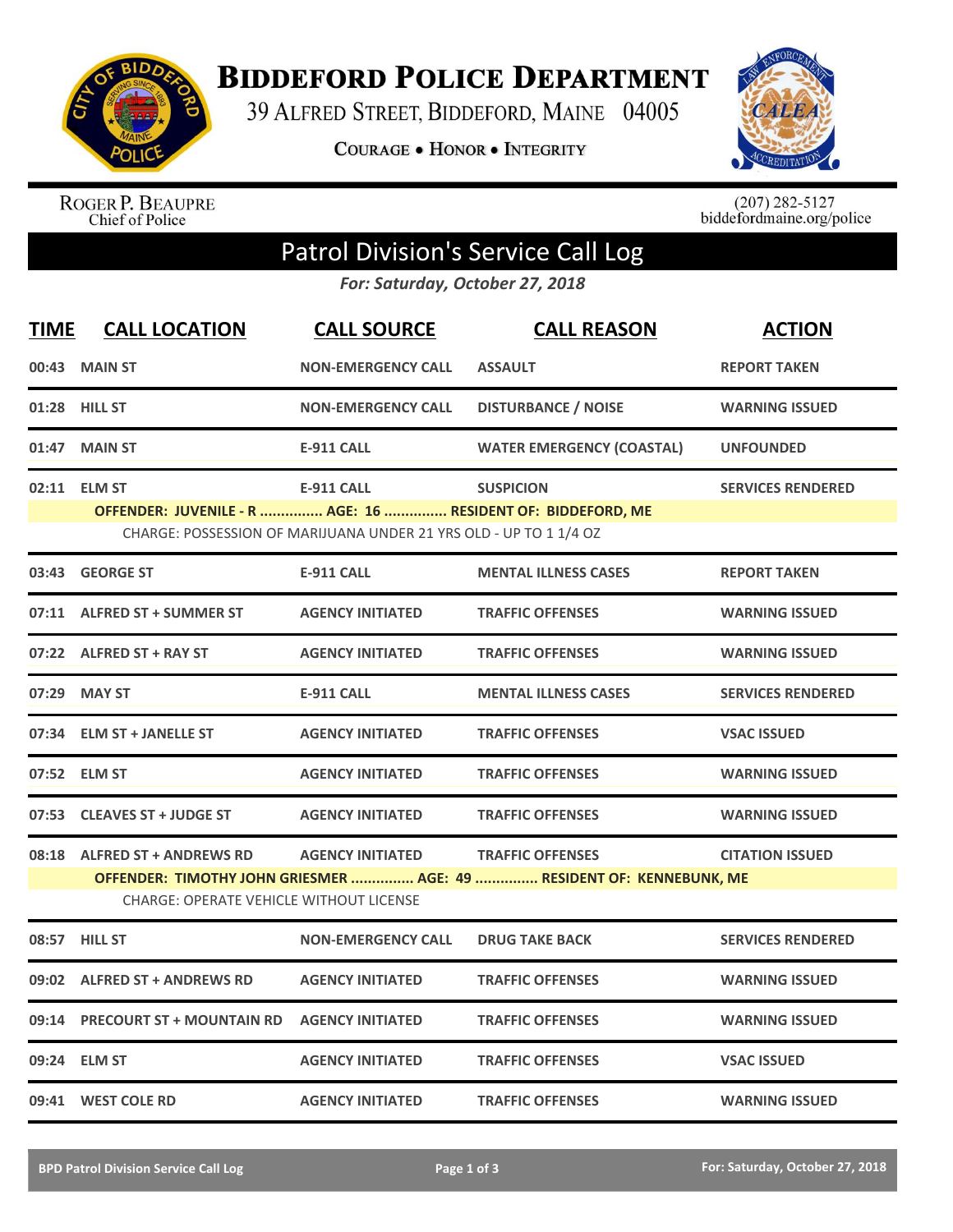| <b>TIME</b> | <b>CALL LOCATION</b>         | <b>CALL SOURCE</b>        | <b>CALL REASON</b>                 | <b>ACTION</b>            |
|-------------|------------------------------|---------------------------|------------------------------------|--------------------------|
|             | 09:55 ELM ST                 | <b>AGENCY INITIATED</b>   | <b>DISABLED VEHICLE</b>            | <b>VEHICLE TOWED</b>     |
| 10:01       | <b>MAIN ST</b>               | <b>NON-EMERGENCY CALL</b> | <b>PUBLIC ASSIST</b>               | <b>SERVICES RENDERED</b> |
|             | 10:12 MAIN ST + FRANKLIN ST  | <b>AGENCY INITIATED</b>   | <b>PAPERWORK</b>                   | <b>PAPERWORK SERVED</b>  |
|             | 10:16 MAY ST                 | <b>NON-EMERGENCY CALL</b> | <b>SUSPICION</b>                   | <b>SERVICES RENDERED</b> |
|             | 10:25 ELM ST + ALFRED ST     | <b>AGENCY INITIATED</b>   | <b>TRAFFIC OFFENSES</b>            | <b>WARNING ISSUED</b>    |
| 10:27       | <b>MAIN ST</b>               | <b>E-911 CALL</b>         | <b>BURGLARY OF A MOTOR VEHICLE</b> | <b>REPORT TAKEN</b>      |
|             | 10:41 POMERLEAU ST           | <b>NON-EMERGENCY CALL</b> | <b>HARASSMENT</b>                  | <b>REPORT TAKEN</b>      |
|             | 10:43 TAYLOR ST              | <b>E-911 CALL</b>         | <b>DOMESTIC COMPLAINTS</b>         | <b>REPORT TAKEN</b>      |
|             | 10:44 ALFRED ST              | <b>WALK-IN AT STATION</b> | <b>COURT ORDERED CHECK IN</b>      | <b>SERVICES RENDERED</b> |
| 11:00       | <b>WENTWORTH ST</b>          | <b>NON-EMERGENCY CALL</b> | <b>ARTICLES LOST/FOUND</b>         | <b>SERVICES RENDERED</b> |
|             | 11:14 ORCHARD ST             | <b>NON-EMERGENCY CALL</b> | <b>CODES ENFORCEMENT</b>           | <b>SERVICES RENDERED</b> |
|             | 11:35 ELM ST                 | <b>AGENCY INITIATED</b>   | <b>ANIMAL COMPLAINT</b>            | <b>SERVICES RENDERED</b> |
|             | 11:38 POOL ST                | <b>NON-EMERGENCY CALL</b> | <b>ARTICLES LOST/FOUND</b>         | <b>SERVICES RENDERED</b> |
|             | 11:55 STATE ST               | <b>WALK-IN AT STATION</b> | <b>SUSPICION</b>                   | <b>REPORT TAKEN</b>      |
|             | 12:00 HILL ST + TIGER WAY    | <b>AGENCY INITIATED</b>   | <b>TRAFFIC OFFENSES</b>            | <b>WARNING ISSUED</b>    |
|             | 12:08 HILL ST                | <b>AGENCY INITIATED</b>   | <b>TRAFFIC OFFENSES</b>            | <b>WARNING ISSUED</b>    |
|             | 12:13 HILL ST + TIGER WAY    | <b>AGENCY INITIATED</b>   | <b>TRAFFIC OFFENSES</b>            | <b>WARNING ISSUED</b>    |
|             | <b>12:14 YORK ST</b>         | <b>NON-EMERGENCY CALL</b> | <b>DOMESTIC COMPLAINTS</b>         | <b>REPORT TAKEN</b>      |
|             | 12:29 ALFRED ST              | <b>WALK-IN AT STATION</b> | <b>TRESPASSING</b>                 | <b>SERVICES RENDERED</b> |
|             | 12:34 ELM ST + GRAYSON ST    | <b>AGENCY INITIATED</b>   | <b>TRAFFIC OFFENSES</b>            | <b>WARNING ISSUED</b>    |
|             | 13:13 LINCOLN ST             | E-911 CALL                | 911 MISUSE                         | <b>SERVICES RENDERED</b> |
|             | 13:15 CUTTS ST + BRADBURY ST | <b>NON-EMERGENCY CALL</b> | <b>ARTICLES LOST/FOUND</b>         | <b>NEGATIVE CONTACT</b>  |
|             | 13:19 ELM ST + JANELLE ST    | <b>AGENCY INITIATED</b>   | <b>TRAFFIC OFFENSES</b>            | <b>WARNING ISSUED</b>    |
|             | 13:33 ELM ST                 | <b>AGENCY INITIATED</b>   | <b>TRAFFIC OFFENSES</b>            | <b>VSAC ISSUED</b>       |
|             | 13:38 SACO FALLS WAY         | <b>NON-EMERGENCY CALL</b> | <b>CRIMINAL MISCHIEF</b>           | <b>SERVICES RENDERED</b> |
|             | 13:55 ELM ST + WACO DR       | <b>AGENCY INITIATED</b>   | <b>TRAFFIC OFFENSES</b>            | <b>WARNING ISSUED</b>    |